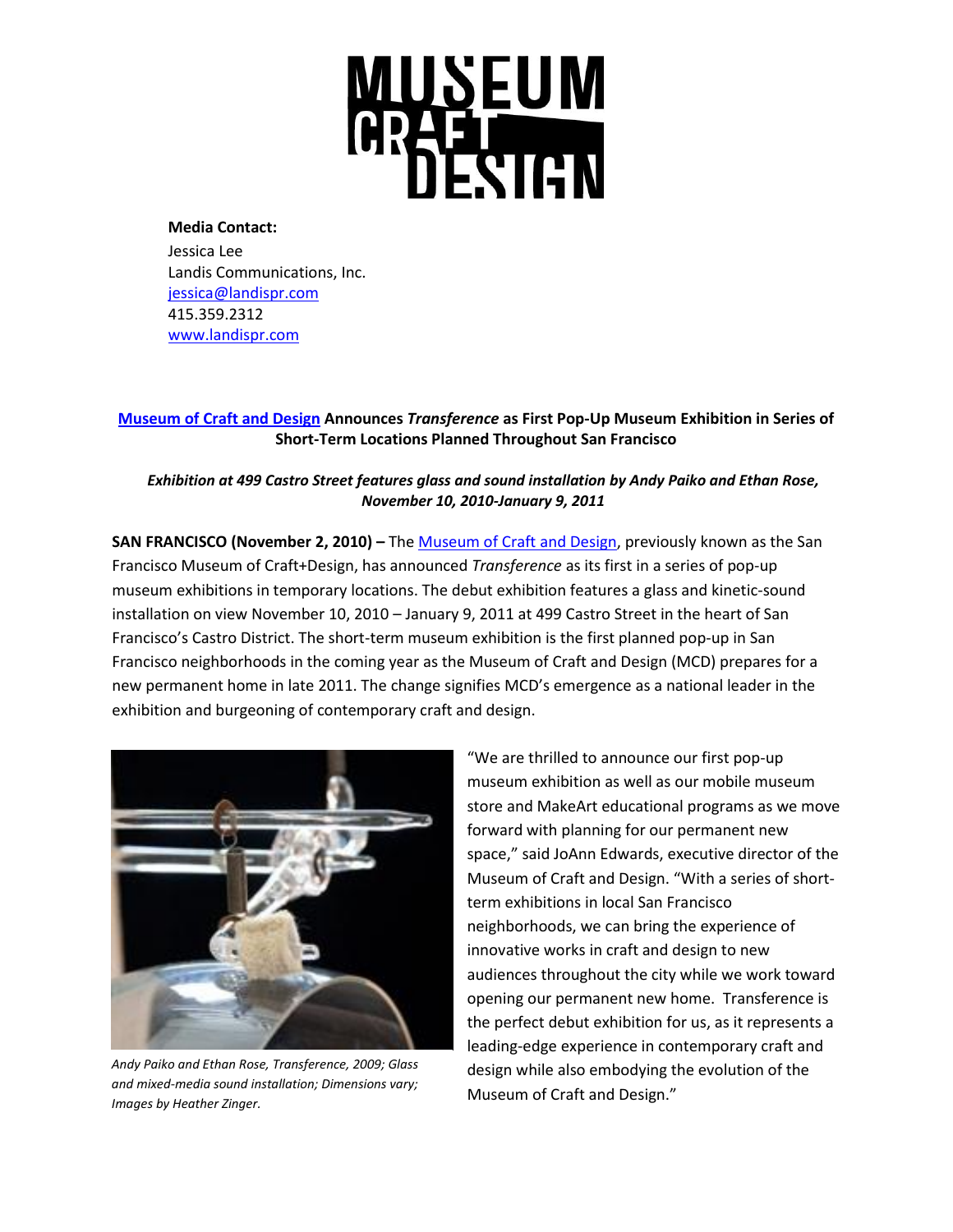*Transference* is a collaborative kinetic-sound installation between [glass artist Andy Paiko](http://www.andypaikoglass.com/) an[d sound](http://www.ethanrosemusic.com/)  [artist/composer Ethan Rose](http://www.ethanrosemusic.com/) that reinterprets the armonica and glass harp musical instruments made of glass. These instruments employ a series of glass bowls or goblets of varying sizes; by rubbing a wet finger on a rim of glass, a performer uses friction to create musical tones. *Transference* presents a contemporary interpretation of the strangely ethereal sounds of the "singing wine glass" by removing the performer, relying on electronic composition to trigger movement, vibration and sound in bowls mounted on walls and atop pedestals. This alternative version of the musical instrument calls attention to its history while reminding the viewer of the unexpected potential of the simple glass bowl.

"*Transference* explores the aural potential of glass by bringing together glass art, historical instruments, and the science of sound," said Edwards. "We are delighted to introduce our visitors to a fresh contemporary craft and design exhibition that engages the senses and is sure to inspire the creative potential in peoples' lives."

*Transference* was commissioned by Museum of Contemporary Craft in partnership with Pacific Northwest College of Art, Portland OR, and originally installed at MoCC from November 19, 2009 to January 9, 2010. Artwork © Andy Paiko and Ethan Rose. All rights reserved.

|--|

| <b>WHERE:</b>                            | Museum of Craft and Design at 499 Castro<br>499 Castro Street<br>San Francisco, CA, 94114  |
|------------------------------------------|--------------------------------------------------------------------------------------------|
| WHEN:                                    | November 10, 2010 - January 9, 2010                                                        |
| <b>EXHIBITION HOURS:</b>                 | Daily, 11 a.m. to 7 p.m.<br>Closed for holidays: Nov. 24, Dec. 25, Dec. 26, Jan. 1, Jan. 2 |
| <b>ADMISSION:</b>                        | Free for MCD members<br>\$3 general admission<br>Free for children under 12                |
| <b>FOR PUBLIC</b><br><b>INFORMATION:</b> | Call the Museum of Craft and Design at (415) 773-0303 or email<br>info@sfmcd.org.          |

# **Special events for** *Transference* **at the Museum of Craft and Design at 499 Castro**

# **Artists' Reception**

*Tuesday, November 9, 2010, 6 p.m. – 9 p.m. Museum of Craft and Design at 499 Castro Free to the public*

Celebrate the opening of *Transference* with artists Andy Paiko and Ethan Rose at the Museum of Craft and Design at 499 Castro.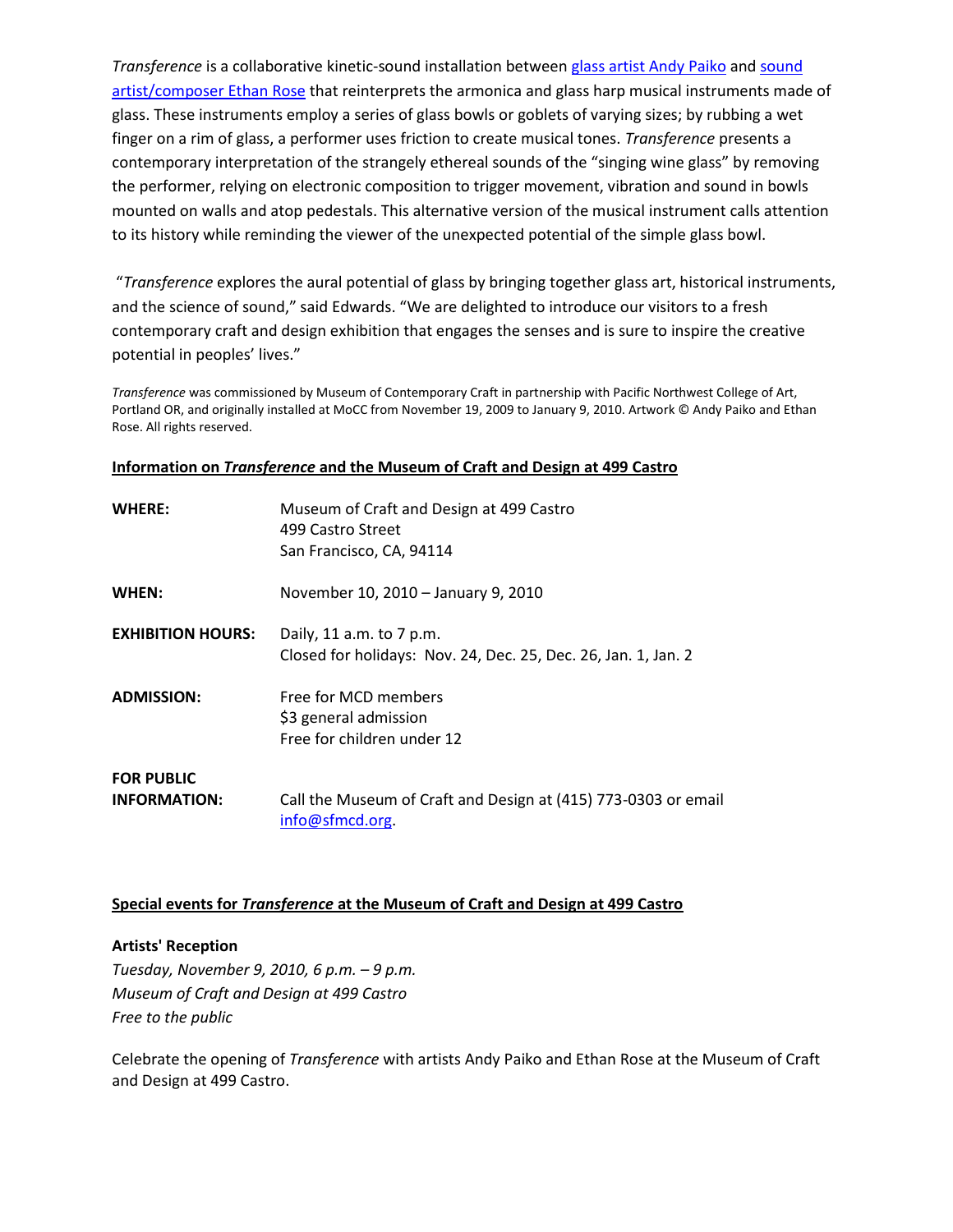# **Speaker Series Designing with Sound: Recording Antarctica** *Wednesday, November 17, 2010, 6:30 p.m. - 8:00 p.m. Museum of Craft and Design at 499 Castro Free for members of MCD \$10 for non-members \$5 for students with valid ID*

Cheryl Leonard, a designer of sound effects, composer, performer, and instrument designer and maker, talks about her work recording sound in Antarctica. In January 2009, Ms. Leonard journeyed to Palmer Research Station on the Antarctic Peninsula to create musical compositions using natural sounds and materials. The Designing with Sound presentation is followed by a visit to the exhibition *Transference*, a kinetic sound installation by Andy Paiko and Ethan Rose.

#### **MakeArt Workshop for Kids: Bell Jars**

*Saturday, November 13, 2010, 3 p.m – 4:30 p.m. Eureka Valley Branch Library, 1 Jose Sarria Court, San Francisco, CA 94114 Free to the public*

Come transform recycled glass jars! Create sculptural displays from our selection of natural and found objects. Personalize them by bringing your own specimens such as shells, feathers, stones, trinkets, or any other objects you find special. A workshop for kids ages 6-12 offered in partnership with the San [Francisco Public Library.](sfpl.org)

#### **MakeArt Workshop for Kids: Bell Jars**

*Saturday, November 20, 2010, 2 p.m. – 4 p.m. Museum of Craft and Design at 499 Castro Free for MCD members \$10 for non-members Advanced registration required. To register, call 415.773.0303.*

Come join us for a special workshop in our pop-up museum! Take a tour of *Transference*, an exhibition exploring glass and sound. Then settle in for a demonstration video and art activity. Transform recycled glass jars into "bell jars"! Create sculptural displays from our selection of natural and found objects. Make them personal by bringing your own specimens such as shells, feathers, stones, trinkets, or any other objects you find special. A workshop for kids ages 6-12.

# **MakeArt Workshop for Kids: Sound Instruments**

*Saturday, December 11, 2010, 2 p.m. – 4 p.m. Museum of Craft and Design at 499 Castro Free for MCD members \$10 for non-members Advanced registration required. To register, call 415.773.0303.*

Do you like making noise? Then this is the MakeArt workshop for you. Join us for a special tour of our exhibition *Transference*, which explores the mediums of glass and sound. Enjoy an engaging presentation on sound art, and create your own original sound instrument! We will end the day with a collaborative "sound symphony"! A workshop for kids ages 6-12.

# **MakeArt Workshops for Kids: Pop-Up Greeting Cards**